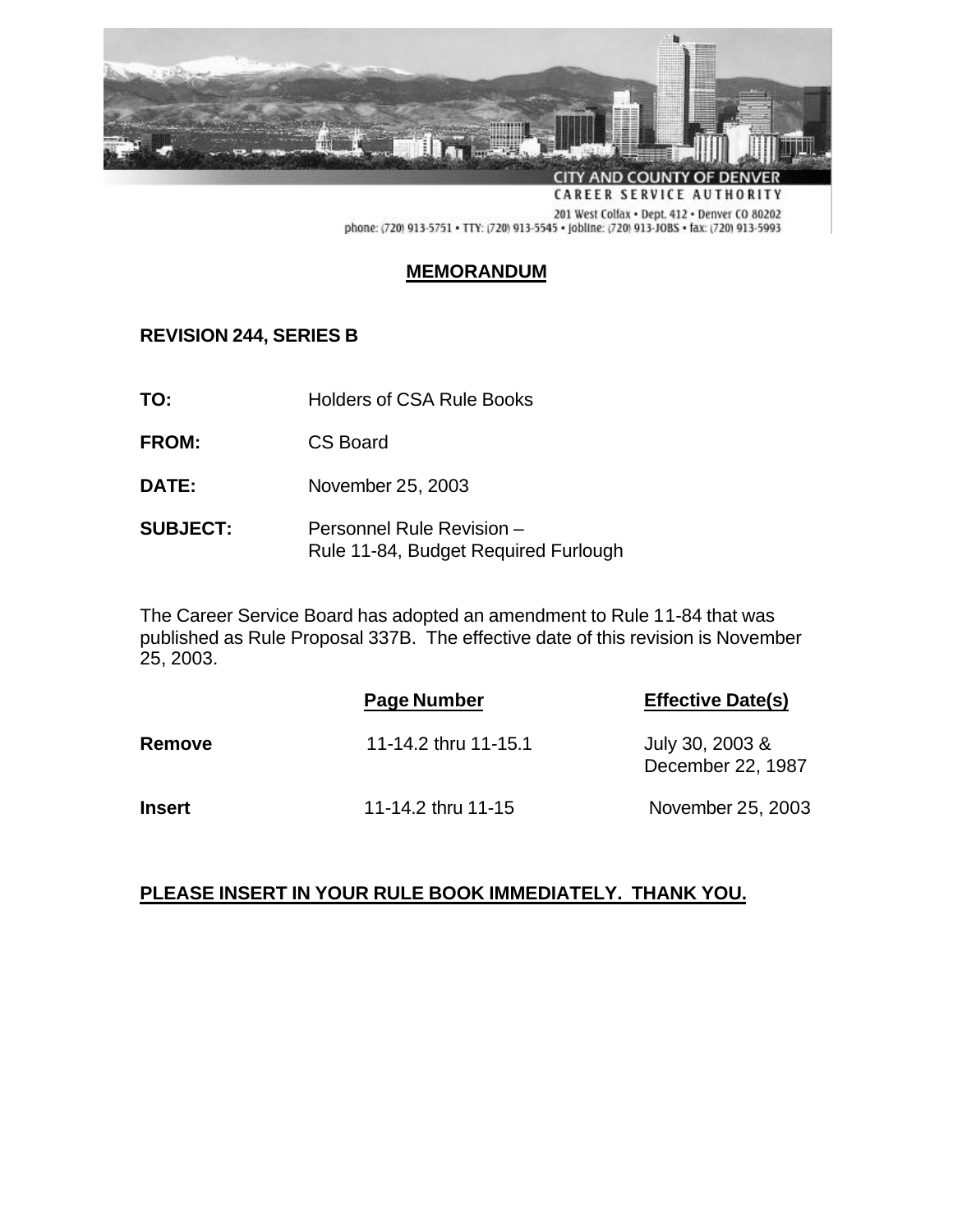## 11-84 Budget Required Furlough

(Effective July 30, 2003; Rule Revision Memo 236B)

If the Mayor of the City and County of Denver decides to furlough employees within the Career Service due to budgetary reasons, the following Career Service Rule applies:

- a) This Rule is intended to comply with the Fair Labor Standards Act regulation 29 C.F.R. § 541.5d, which permits furloughs for budgetary reasons without affecting the exemption status of an overtime exempt employee except in the workweek in which the furlough occurs and for which the employee's pay is accordingly reduced.
- b) Furloughs of overtime exempt employees may be taken in work day or workweek increments. During the workweek in which an overtime exempt employee takes one or more furlough days, the furlough hours taken and the hours worked plus any leave taken by the exempt employee should not total more than 40 hours. A work day is eight (8) hours for the purposes of this rule. (11/25/03, 244B)
- c) Furloughs of non-exempt employees need not be taken in work day or work week increments but shall be debited in no less than two (2) hour increments. (11/25/03, 224B)
- d) The Mayor may exempt certain employees of the Career Service from a mandatory furlough in order to maintain essential City services or for other necessary business reasons.
- e) At the expiration of the furlough, the employee shall return to the position held prior to the furlough.
- f) During the period of time in which the Mayor has declared mandatory furloughs, employees, upon the agreement and prior approval of their Appointing Authority, may take additional voluntary furlough days, up to a maximum of forty-five (45) voluntary furlough days. Employees are not required to take voluntary furlough days. (11/25/03, 244B)
- g) Pay increases and employees benefits:

A mandatory furlough or voluntary furlough shall have no effect on the following:

- 1. Performance evaluations or merit increases;
- 2. City contributions to health, dental and life insurance during the furlough period;
- 3. Vacation and sick leave credits accrued during the furlough period; or
- 4. Holiday eligibility (11/25/03, 244B)